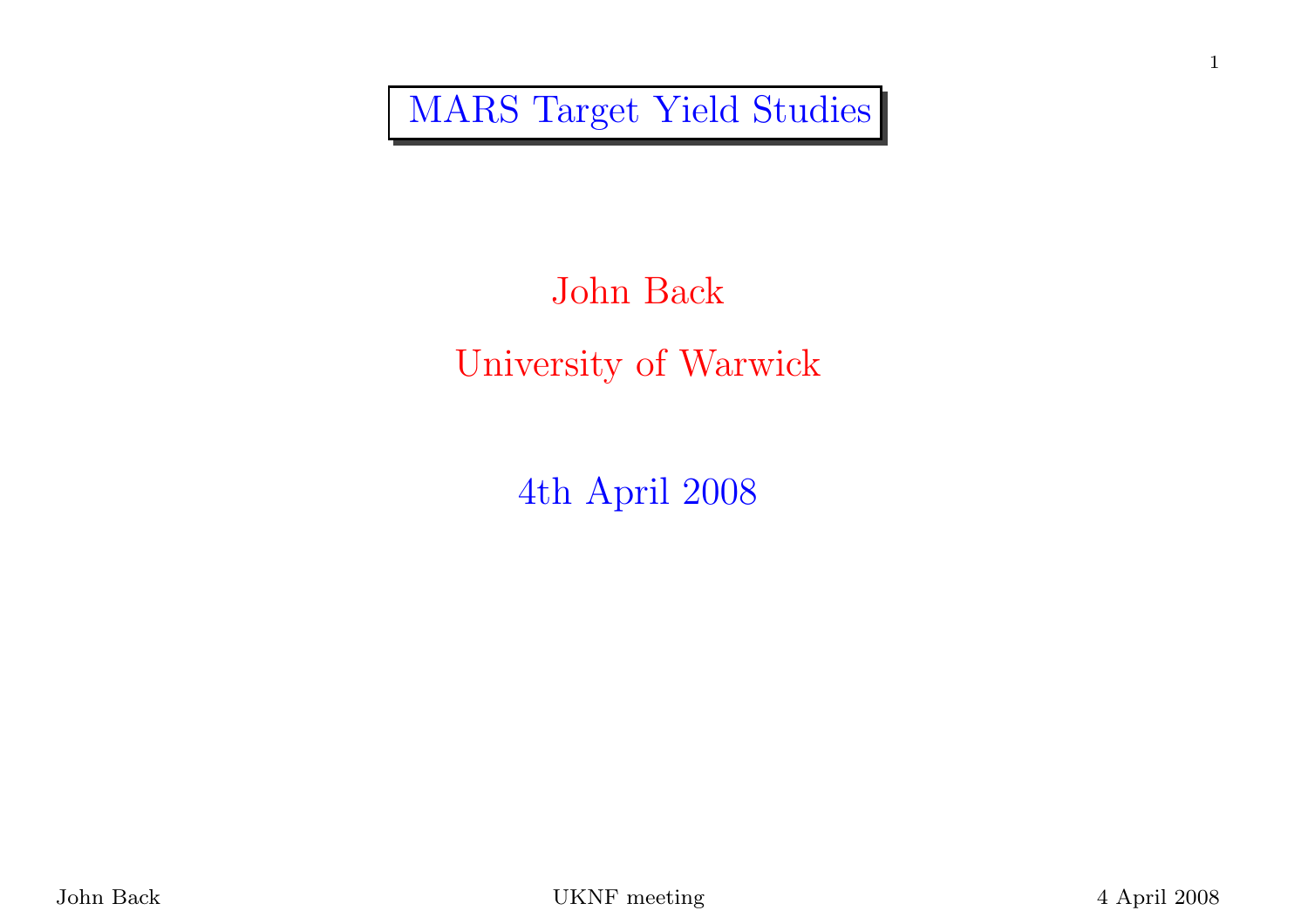## **Introduction**

- Using MARS (v15.07) and Study-II geometry to find <sup>p</sup>ion & muon <sup>y</sup>ields
- <sup>10</sup> GeV parabolic proton beam hitting cylindrical tungsten rod in <sup>20</sup> <sup>T</sup> field
- Rod lengths: 15, 20, <sup>25</sup> and <sup>30</sup> cm
- Rod radii: 0.25, 0.50, 0.75, 1.0, 1.5 cm;  $r_{\text{beam}} = r_{\text{rod}}$
- Rod tilt  $(\theta)$ : 0, 20, 50, 100, 150, 200, 250, 300 mr;  $\theta_{\text{beam}}$  $_{\rm m}=\theta_{\rm rod}$
- Counting number of  $\pi$  and  $\mu$  (per proton) along different z planes within target aperture  $(z \leq 6 \,\mathrm{m})$  directly from MARS output
- Comparing original <sup>B</sup> field with new Helmholtz field in target region
- Applying simple kinetic energy cuts to estimate particle acceptance incooling channel:  $0.03 < K.E. < 0.23 \,\text{GeV}$  (used for Hg yields in StudyII).
- Hg jet yield per proton is  $12.0 \pm 0.1\%$  ( $\theta_{\text{beam}} = 67 \text{ mr}$ ,  $\theta_{\text{Hg}} = 100 \text{ mr}$ )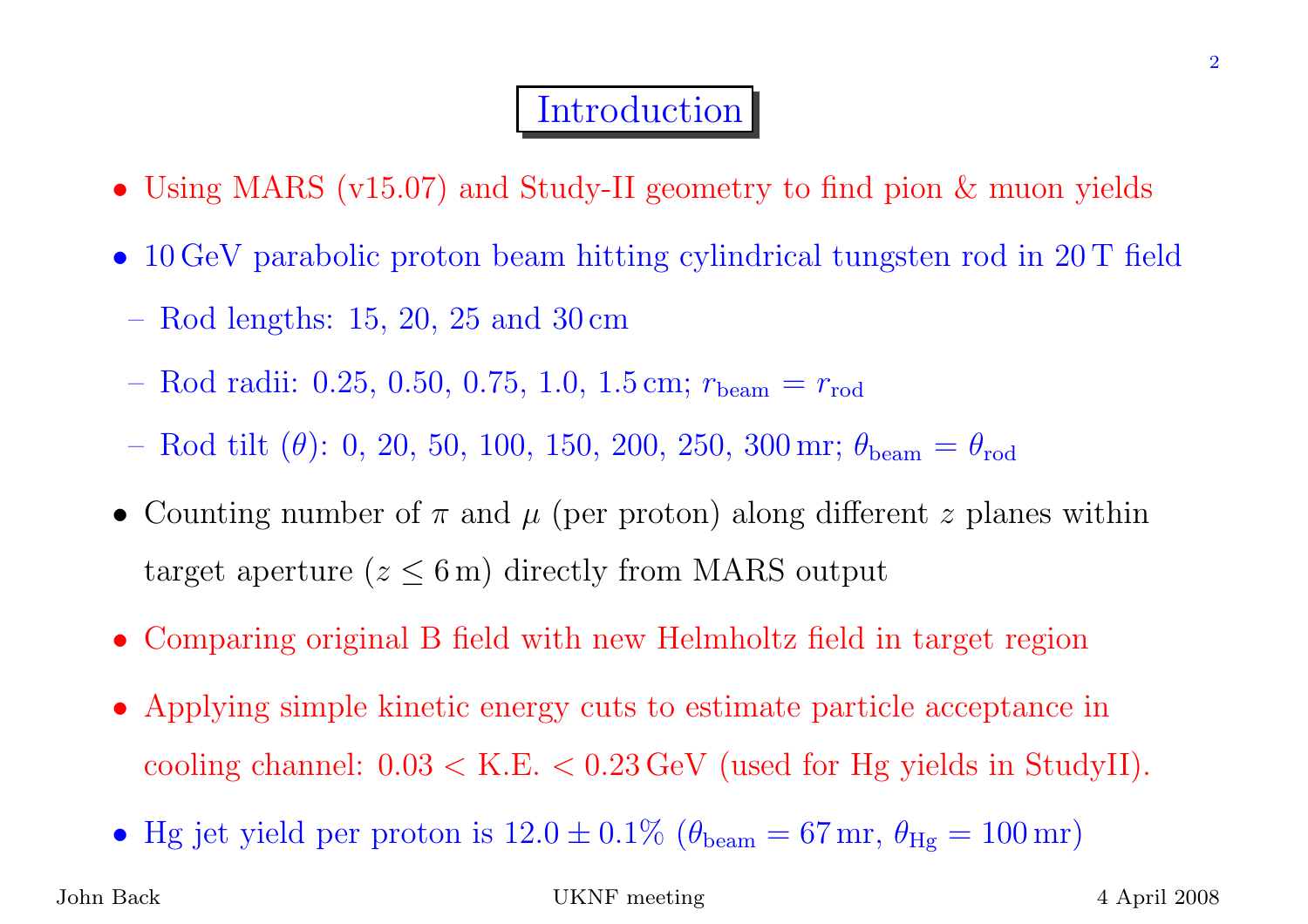## Target Geometry:  $(z,x)$  plane



Colour scheme: Target rod (black),  $\underline{B}$  field lines (red), Cu coils (magenta),<br>SC magneta (vellow), shielding (brown), iron plug (purple) SC magnets (yellow), shielding (brown), iron <sup>p</sup>lug (purple).

k UKNF meeting 4 April 2008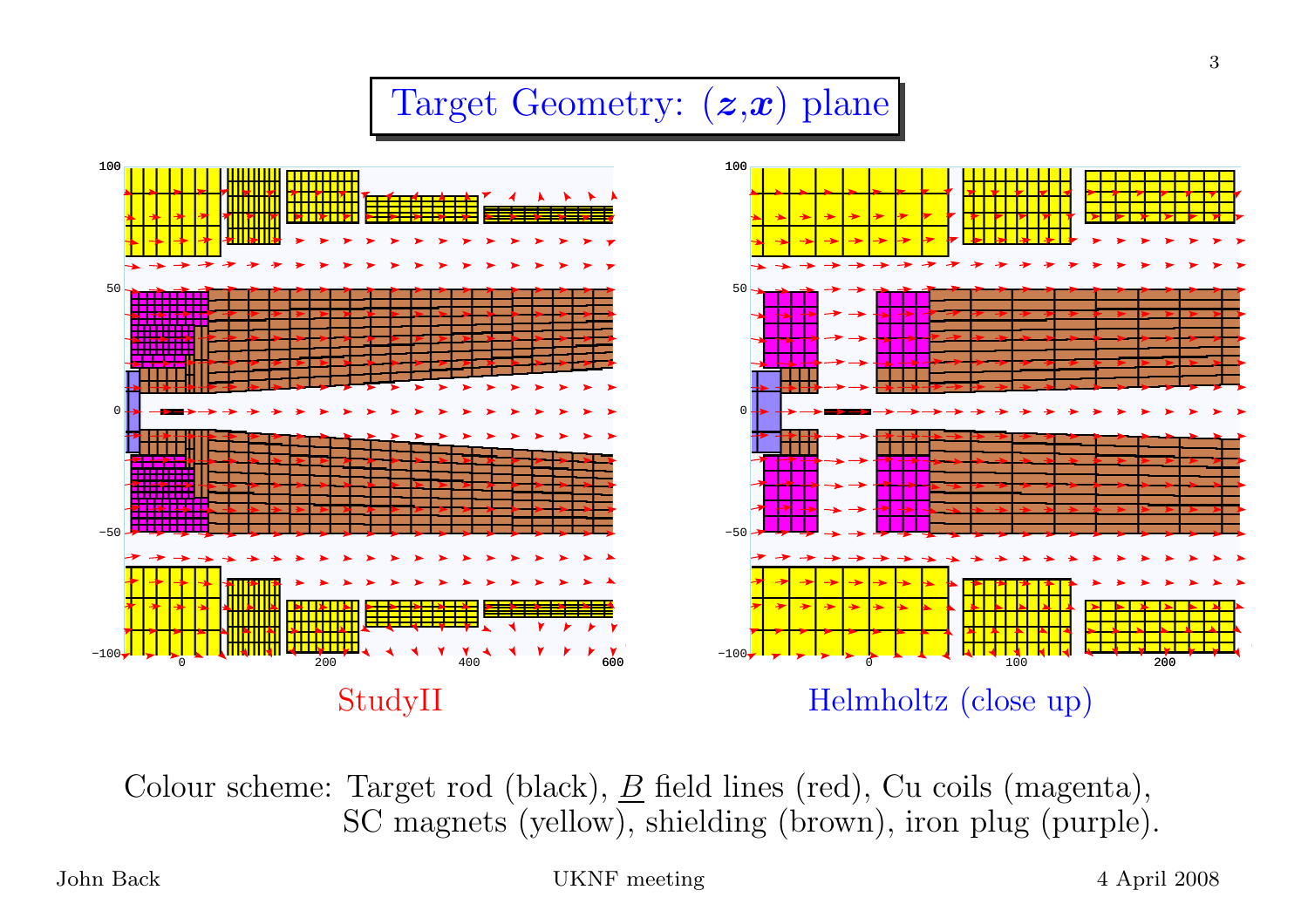



Current density in Cu coils:  $\langle$ Study II> = 20 A mm<sup>-2</sup>, Helmholtz = 30 A mm<sup>-2</sup>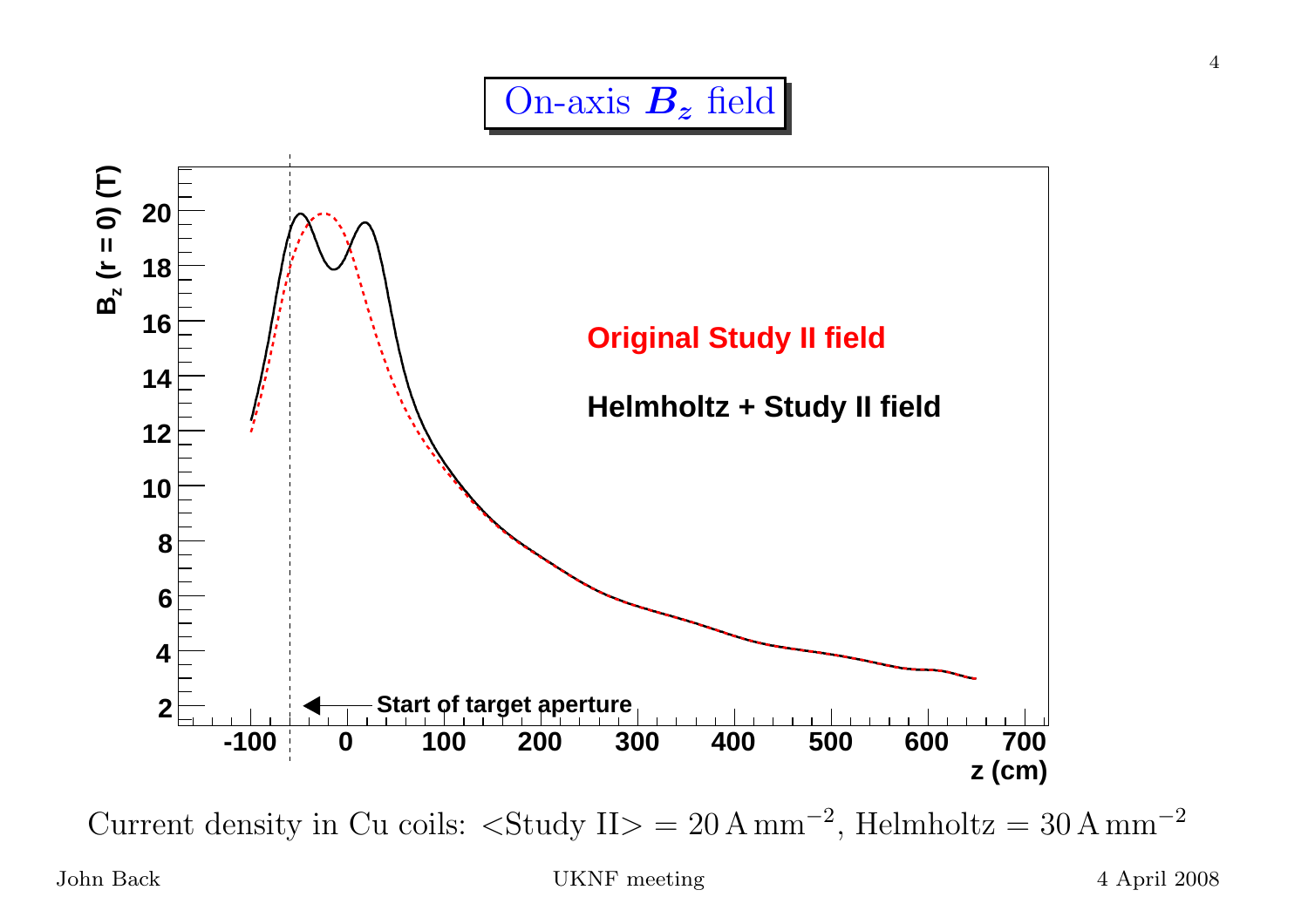

Kinetic energy distribution of  $\pi$  and  $\mu$  at  $z = 6$  m inside aperture.

Dotted lines represent particle K.E. acceptance range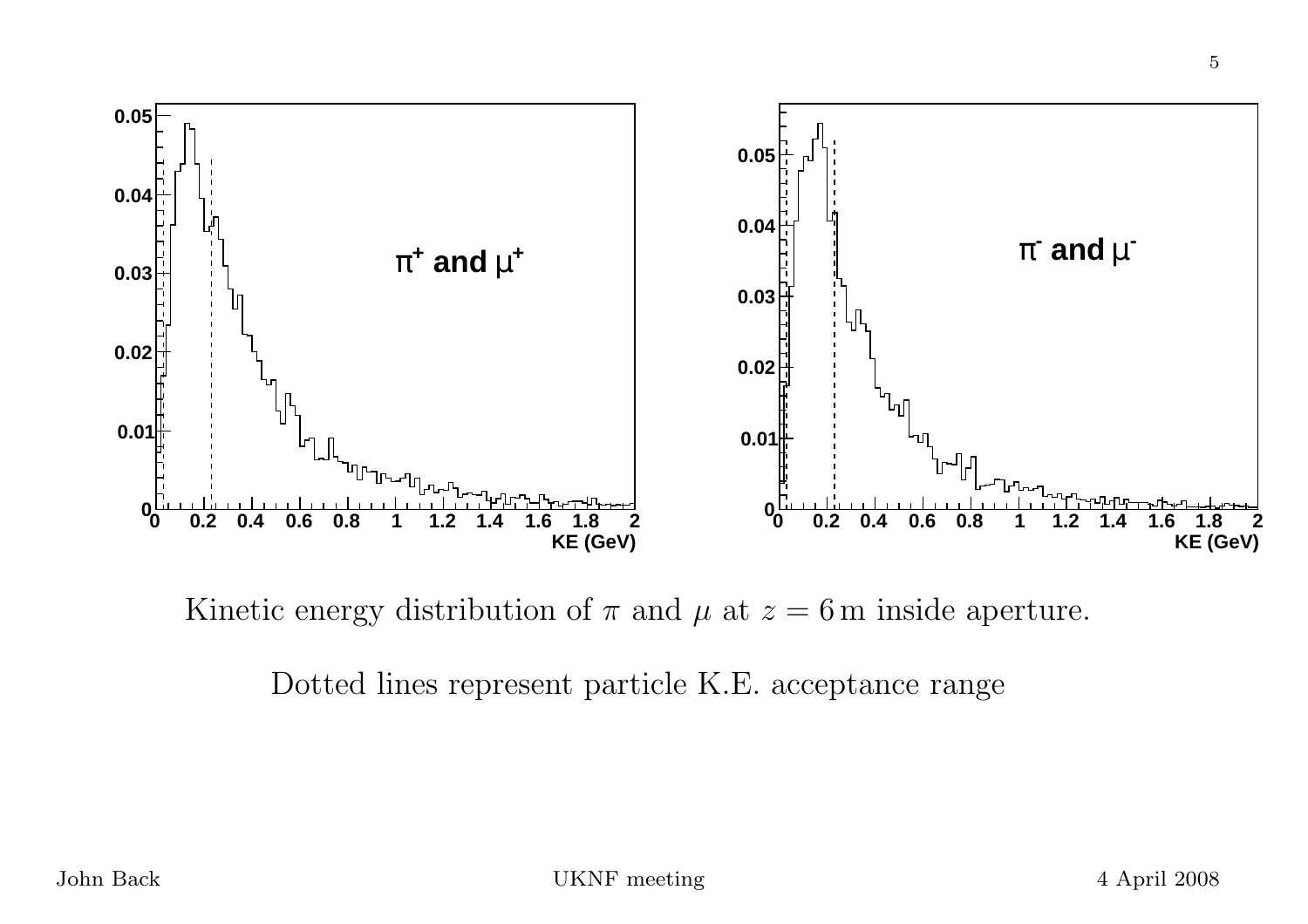Charge averaged  $\pi, \mu$  yield per proton at  $z = 6$  m for  $r_{\text{beam}} = 0.25 \text{ cm}$ 



Dotted line is Hg jet <sup>y</sup>ield for <sup>10</sup> GeV beam (using StudyII optimal tilt, radii)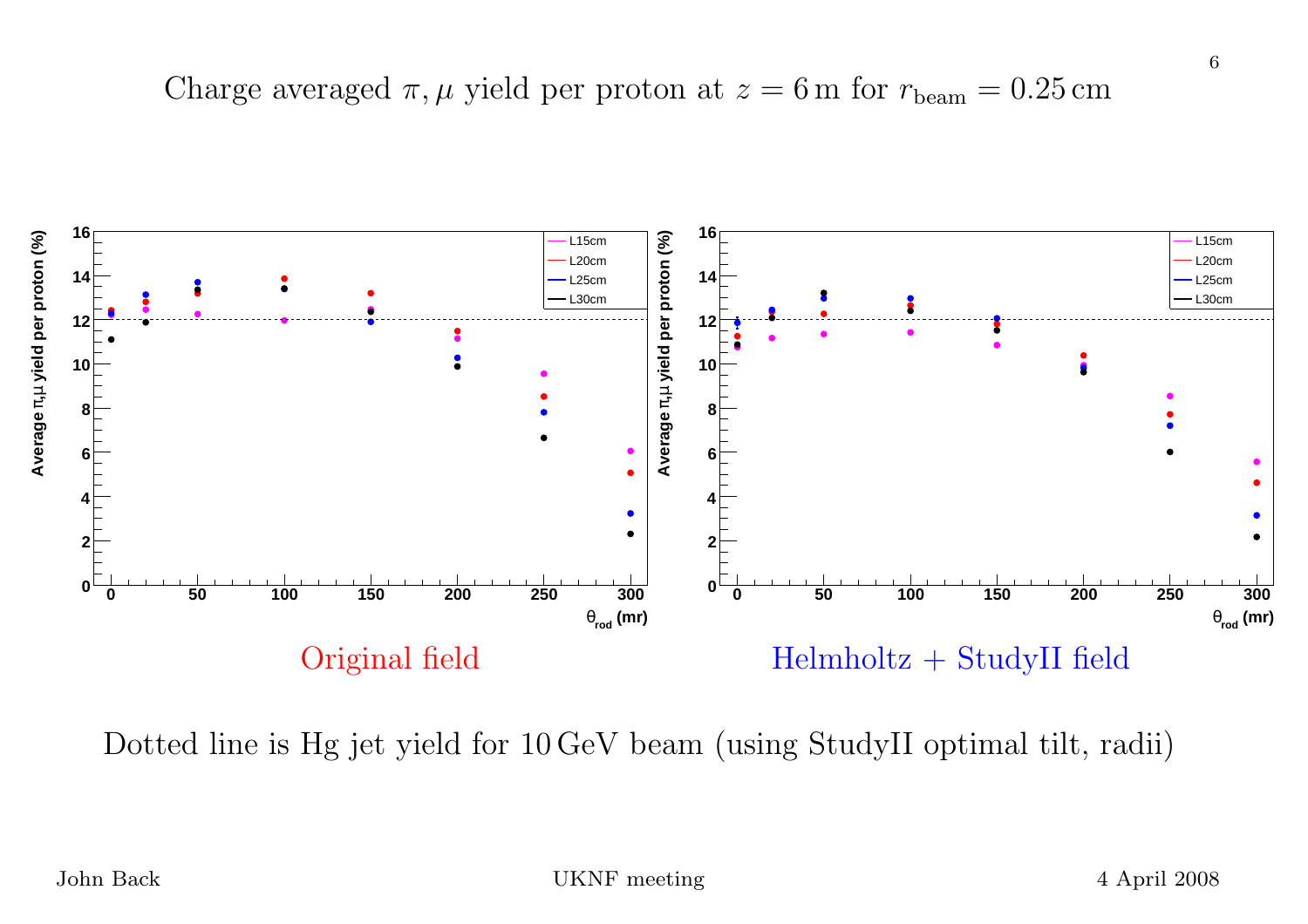Charge averaged  $\pi, \mu$  yield per proton at  $z = 6$  m for  $r_{\text{beam}} = 0.50 \text{ cm}$ 



Dotted line is Hg jet <sup>y</sup>ield for <sup>10</sup> GeV beam (using StudyII optimal tilt, radii)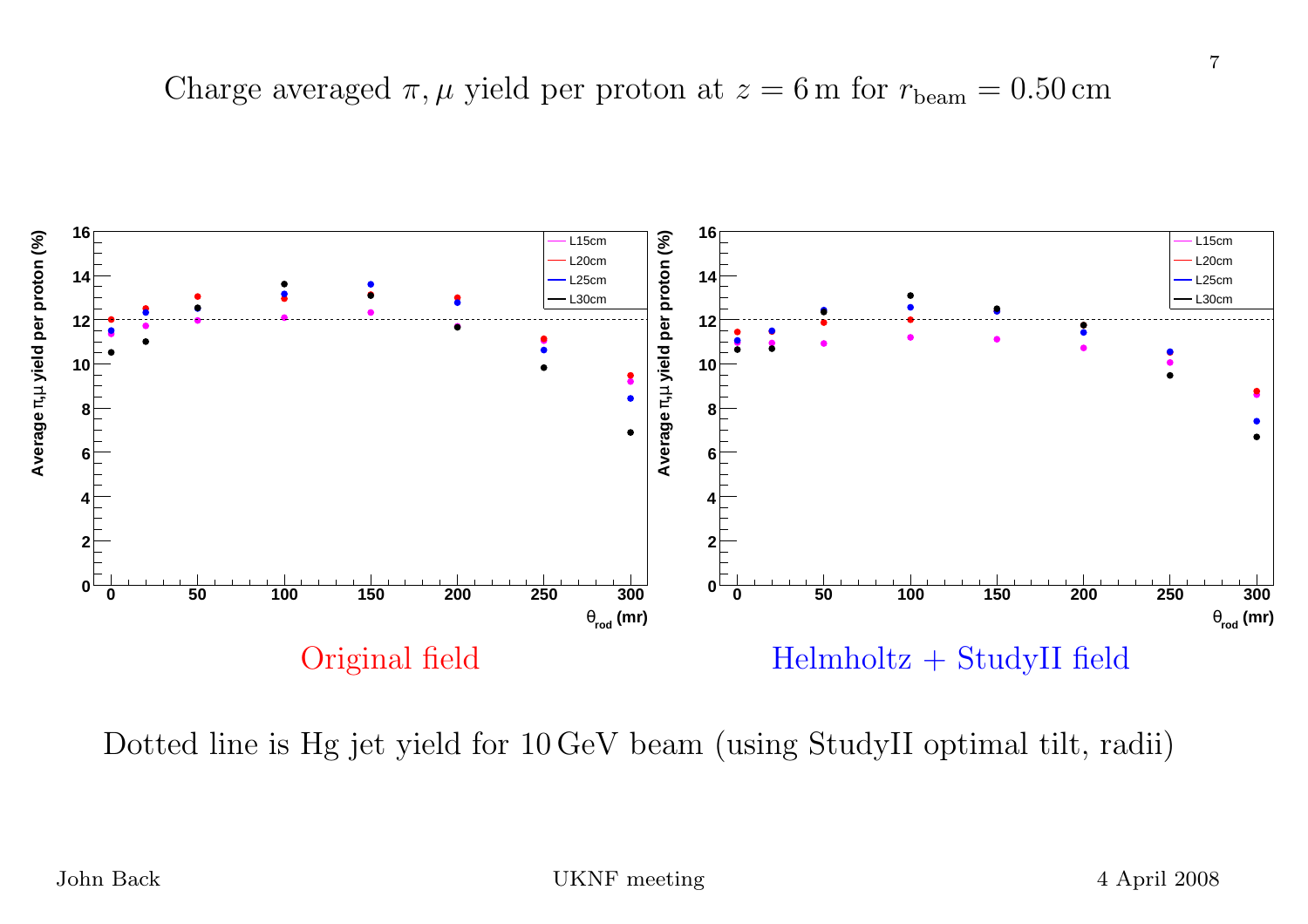Charge averaged  $\pi, \mu$  yield per proton at  $z = 6$  m for  $r_{\text{beam}} = 0.75 \text{ cm}$ 



Dotted line is Hg jet <sup>y</sup>ield for <sup>10</sup> GeV beam (using StudyII optimal tilt, radii)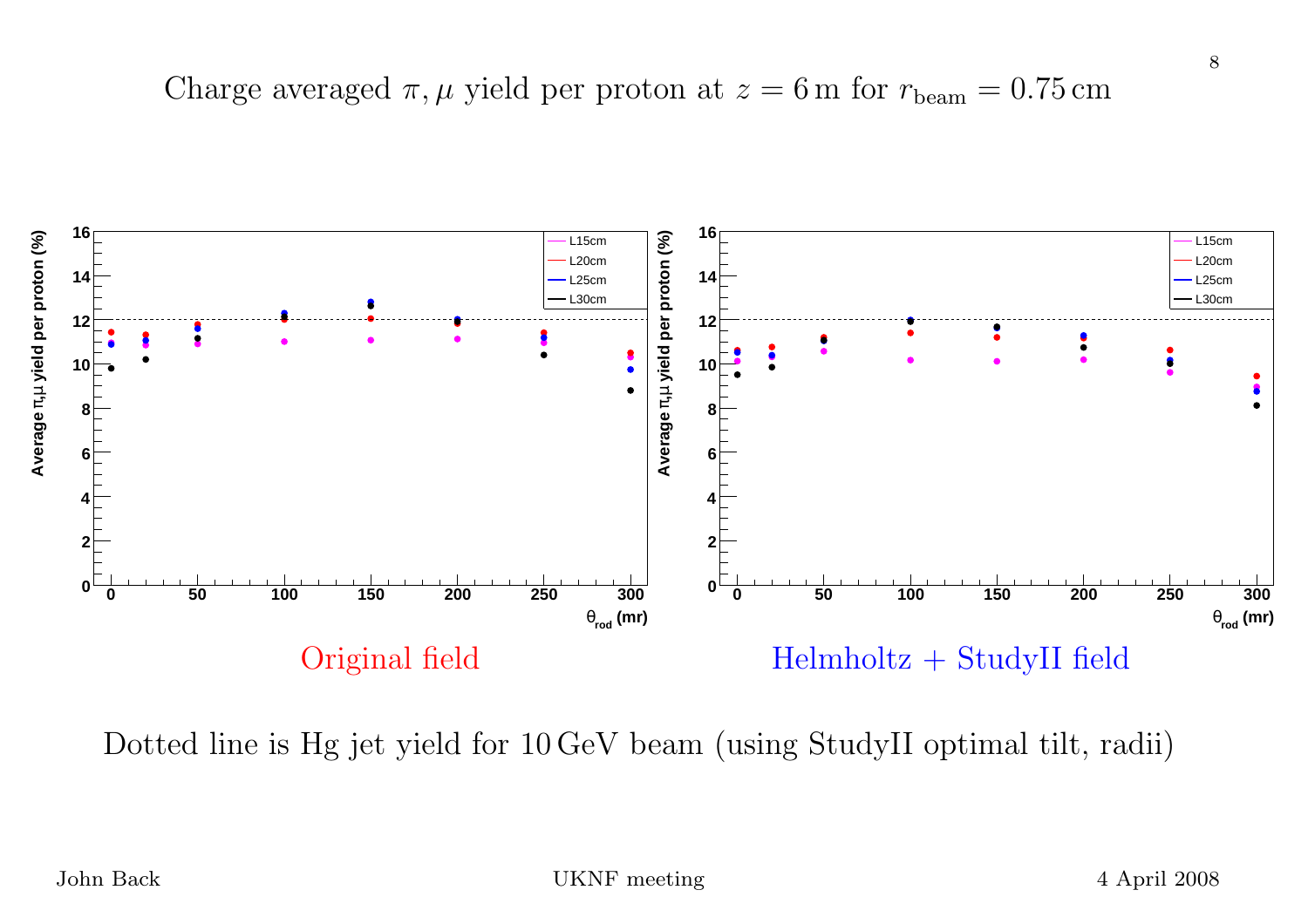Charge averaged  $\pi$ ,  $\mu$  yield per proton at  $z = 6$  m for  $r_{\text{beam}} = 1 \text{ cm}$ 



Dotted line is Hg jet <sup>y</sup>ield for <sup>10</sup> GeV beam (using StudyII optimal tilt, radii)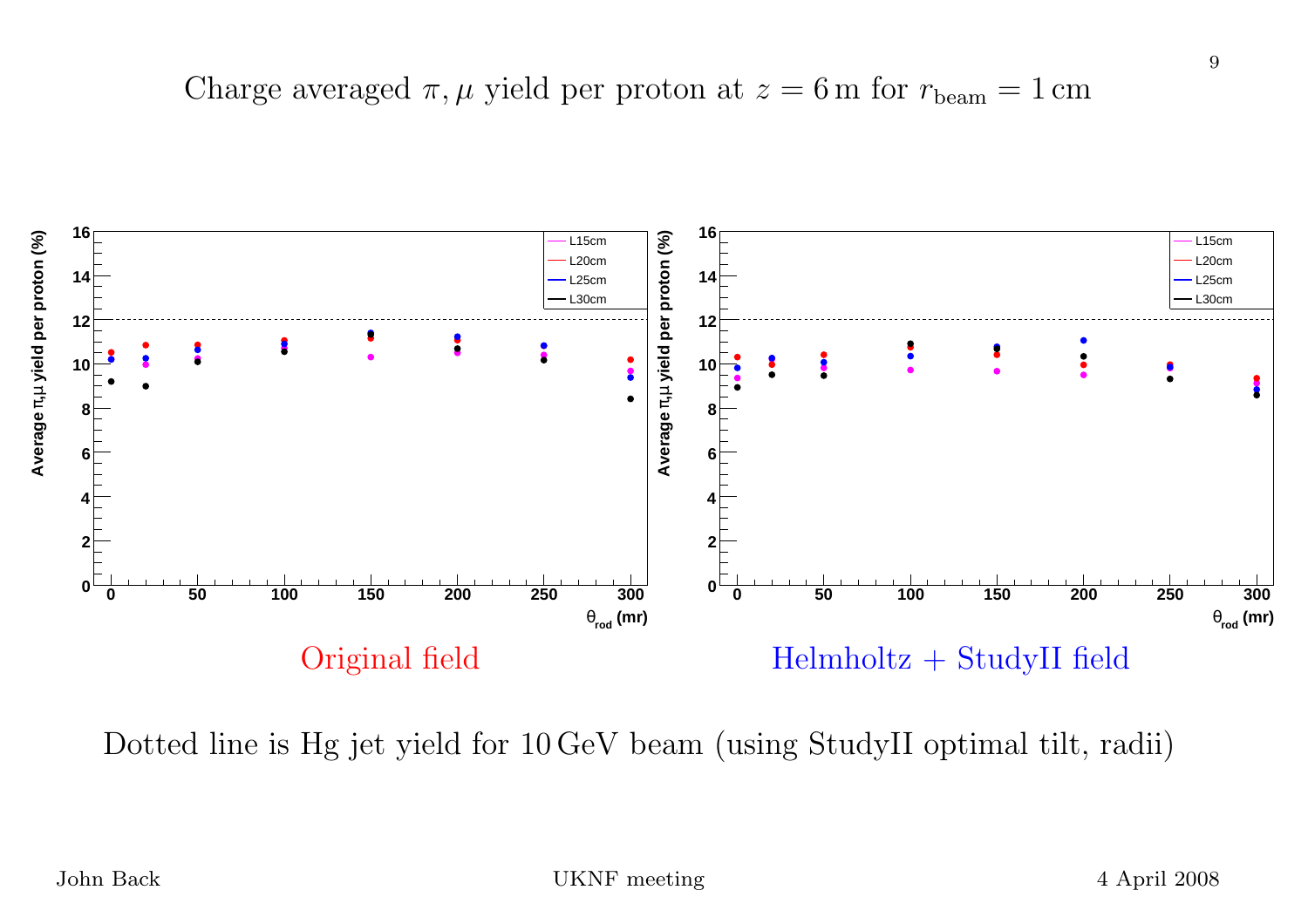Charge averaged  $\pi, \mu$  yield per proton at  $z = 6$  m for  $r_{\text{beam}} = 1.5 \text{ cm}$ 



Dotted line is Hg jet <sup>y</sup>ield for <sup>10</sup> GeV beam (using StudyII optimal tilt, radii)